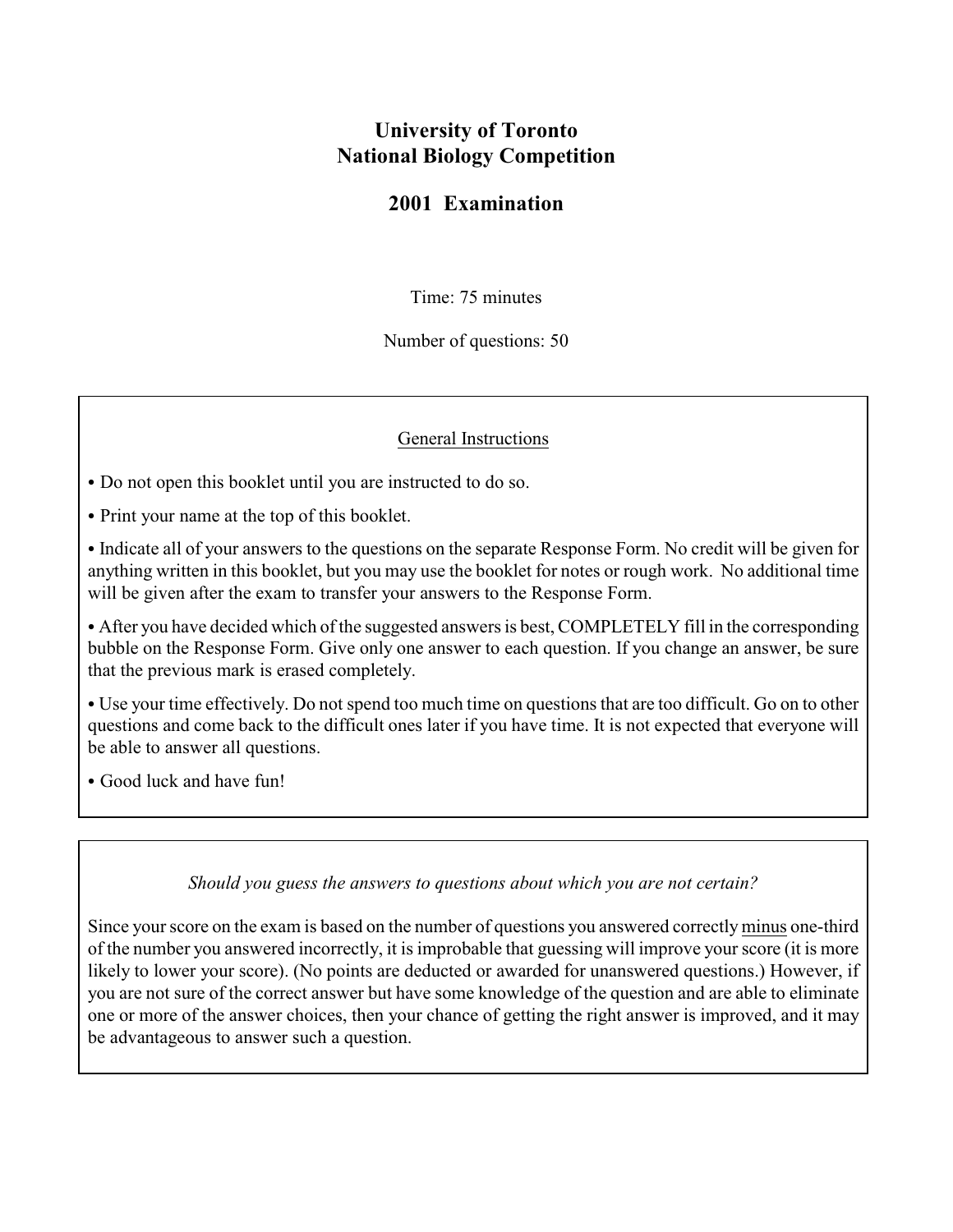- 1. When a cell that was deprived of nutrients was given glucose, the pH within its vacuoles dropped. The best reason for this observation is that:
	- a. a starved cell pumps protons across the plasma membrane to the cell exterior.
	- b. the dissociation of glucose in the vacuoles releases hydrogen ions.
	- c. protons leave the vacuole by passive transport.
	- d. protons enter the vacuole by passive transport.
	- e. protons enter the vacuole by active transport.
- 2. Individuals afflicted with haemophilia suffer from excessive bleeding due to the failure of the normal clotting mechanism. The disease is associated with a sex-linked recessive gene. Two brothers are haemophiliacs; their parents do not suffer from excessive bleeding. The probability that their sister inherited the gene for haemophilia is most likely:
	- a. 0
	- b. 1/4
	- c. 1/2
	- d. 3/4
	- e. 1
- 3. If you arranged the units of life listed in the table below into a hierarchy, from smallest (least inclusive) to largest (most inclusive), which unit would be found three levels below a fish?

| Organism | Community  | Molecule         |
|----------|------------|------------------|
| Atom     | Population | Organ            |
| Tissue   | ∵ell       | <b>Biosphere</b> |

- a. Organ
- b. Biosphere
- c. Molecule
- d. Cell
- e. Population
- 4. Which of the following best describes Darwin's theory of the mechanism of genetic inheritance?
	- a. Inheritance of acquired characteristics
	- b. Blending inheritance
	- c. Molecular inheritance
	- d. Particulate inheritance
	- e. Adaptive inheritance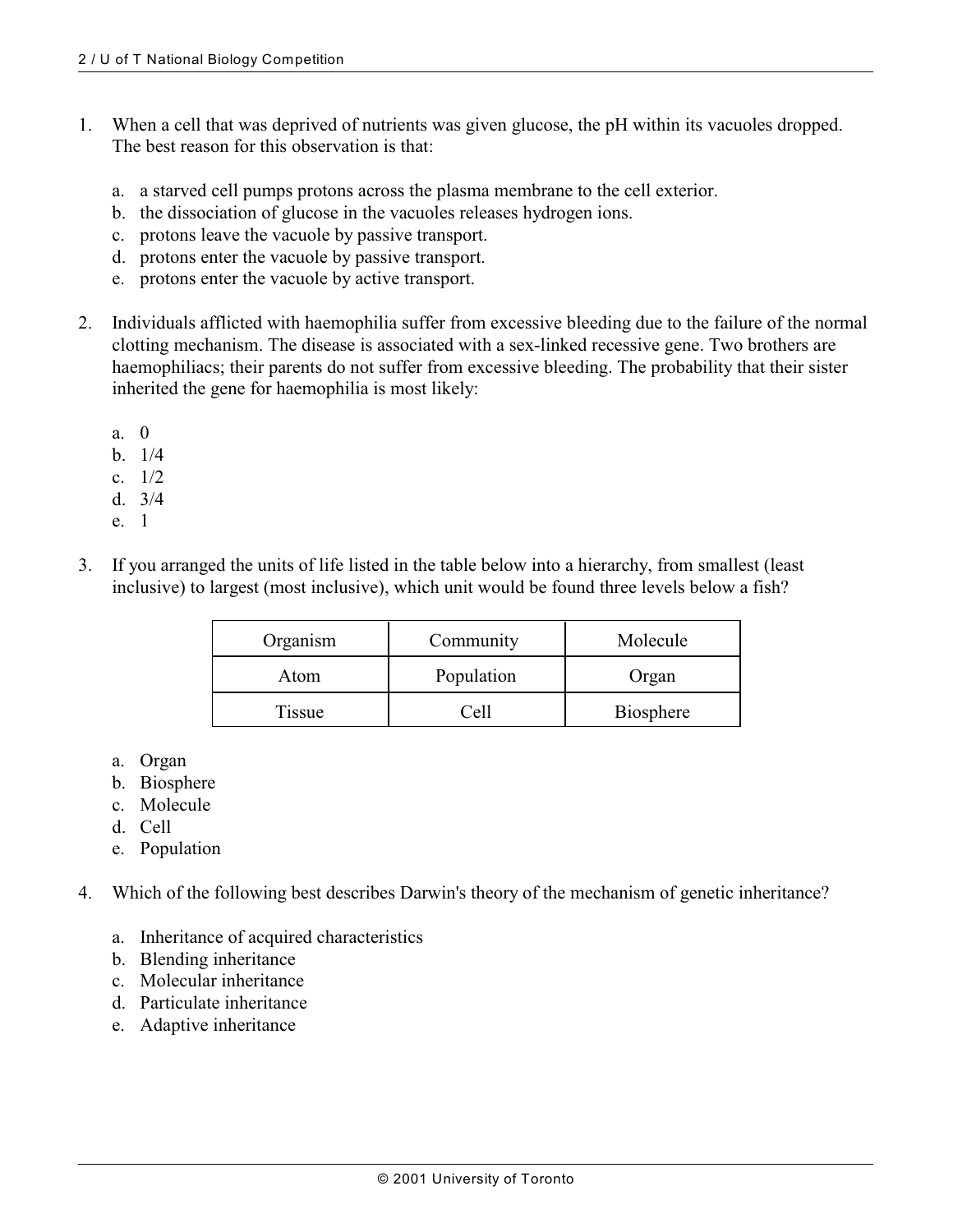- 5. In the absence of oxygen, cells capable of fermentation:
	- a. accumulate glucose.
	- b. no longer produce ATP.
	- c. accumulate pyruvate.
	- d. oxidize FAD.
	- e. oxidize NADH to produce  $NAD^+$ .

#### 6. Which statement is **FALSE**?

- a. Cells that do not divide are usually arrested in the G2 phase.
- b. Within the centrosome of an animal cell are a pair of centrioles.
- c. The kinetochore is the point of attachment of the spindle fibre to the chromatid.
- d. Anaphase begins the instant that the sister chromatids begin to separate.
- e. A nucleosome consists of part of the DNA molecule wrapped around a group of histone molecules.
- 7. What is the difference between an acid and a base?
	- a. An acid undergoes a reversible reaction, while a base does not.
	- b. An acid releases OH ions in solution, while a base accepts OH ions.
	- c. An acid releases OH ions in solution, while a base releases  $H^+$  ions.
	- d. An acid releases  $H^+$  ions in solution, while a base accepts  $H^+$  ions.
	- e. Acidic solutions have higher concentrations of OH than  $H^+$ , while basic solutions have higher concentrations of  $H^+$  than OH.
- 8. If the inner surface of the ileum in the human small intestine were smooth, rather than being folded and subdivided into villi, which statement would be true?
	- a. The rate of absorption of digested food molecules would be higher, because the digested food would pass more easily through the digestive tract.
	- b. Digestion would not be as effective, because there would be fewer cells secreting trypsin (a protein-digesting enzyme).
	- c. Humans would have needed to evolve a much longer small intestine to absorb sufficient nutrients from their food.
	- d. Humans would not be able to survive, because the digestive tract would be more susceptible to damage.
	- e. Utilization of cellulose in the diet would not be possible, because the microorganisms that digest cellulose would have nowhere to live.
- 9. The total biomass in a terrestrial ecosystem will be greatest for which trophic level?
	- a. Herbivores
	- b. Producers
	- c. Primary consumers
	- d. Tertiary consumers
	- e. Secondary consumers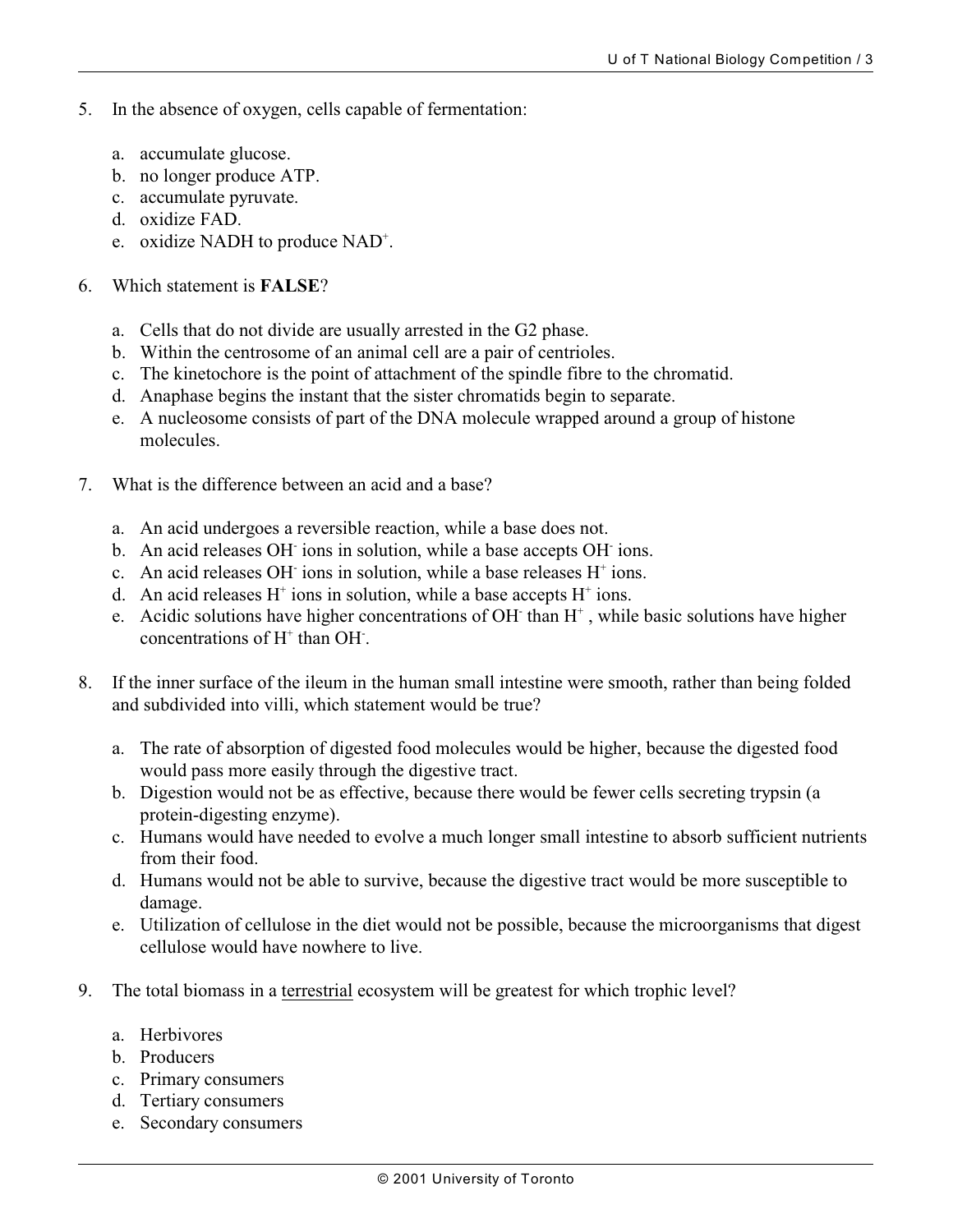- 10. After pollination, which of the following events is crucial for fertilization to occur in flowering plants?
	- a. Sperm swim to the egg and the polar nuclei.
	- b. Petals close around the reproductive parts.
	- c. Meiosis occurs within the pollen grain.
	- d. A pollen tube grows from the stigma to the ovule.
	- e. An insect delivers pollen to the stigma.
- 11. Plant hormones play a role in regulating seed germination. The graph below shows changes in hormone concentrations (left axis) and hypocotyl growth (right axis) over time for mung bean. Which hormone(s) most likely regulates hypocotyl (bean sprout) growth during mung bean germination?



- 12. What is the most likely explanation for the observation that two individuals originating from the same clone look different?
	- a. They developed in different environments.
	- b. They are differentially adapted to the same environment.
	- c. The clone from which they originated had more than one genotype.
	- d. They differ in heterozygosity.
	- e. They differ in homozygosity.
- 13. In the context of evolution, what is the most important source of new mutations?
	- a. Exposure to x-rays.
	- b. Exposure to ultra-violet radiation.
	- c. Exposure to chemicals.
	- d. The mispairing of chromosomes during meiosis.
	- e. Errors during DNA replication.
- 14. Which statement is **CORRECT**?
	- a. The vacuole is usually the largest organelle found in plant cells.
	- b. Plants do not have mitochondria.
	- c. Nuclei do not contain proteins.
	- d. The Golgi complex is primarily made up of microtubules.
	- e. The lysosome is only found in prokaryotic cells.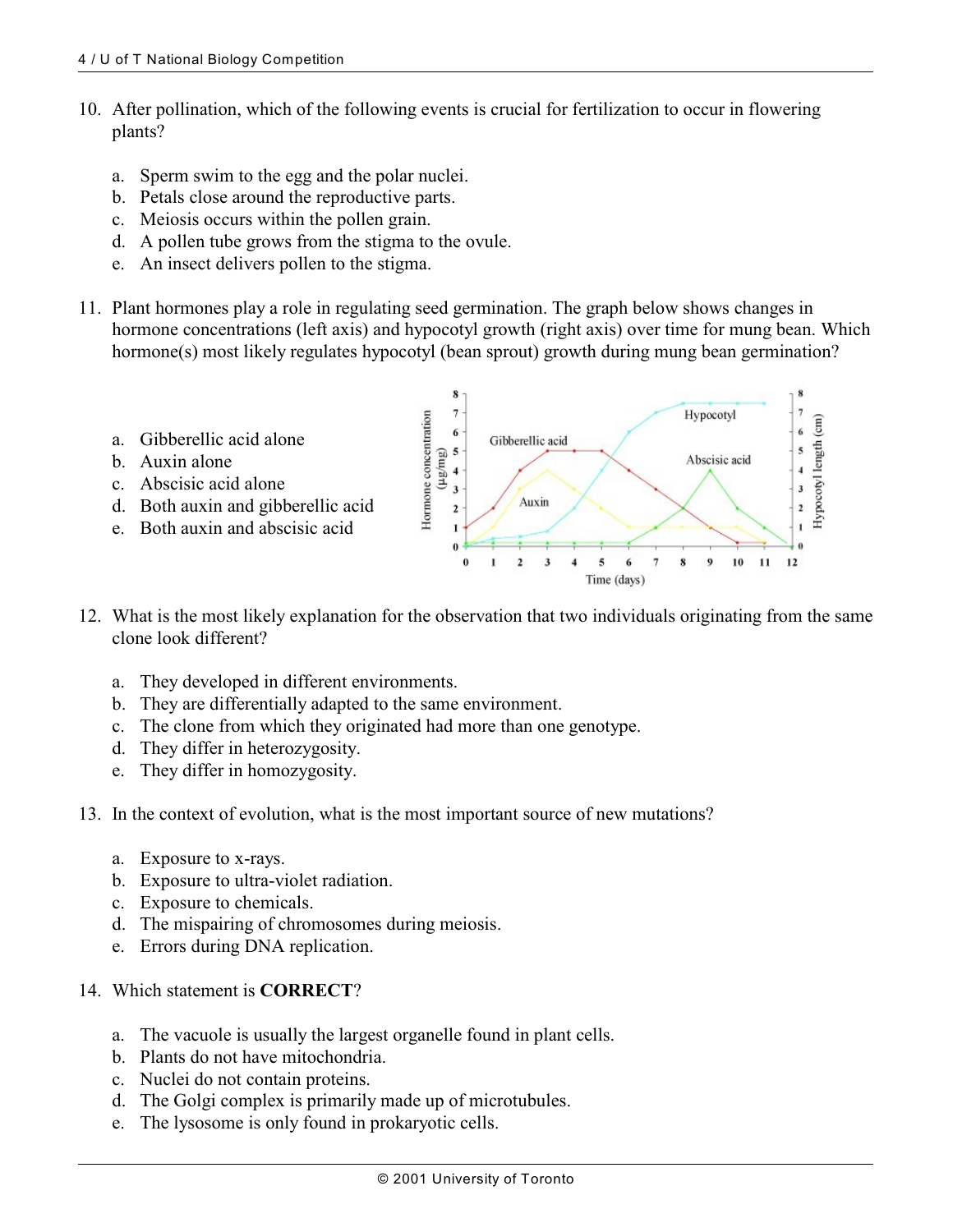- 15. In a microbiology laboratory, the technician uses heat to sterilize the nutrient solution that is used to grow a fungus. When the heating system broke down, he sterilized the solution by passing it (in a sterile environment) through a sterile filter with a pore size of 0.2 micrometers. When the fungus was grown on the filtered nutrient solution it stopped growing and looked unhealthy within a few days. Which statement is the most likely explanation for the observed effect on the fungus?
	- a. The nutrient solution contained a virus.
	- b. Heating makes the glucose in the nutrient solution more digestible.
	- c. Filtering removed one of the larger nutrient molecules.
	- d. The nutrient solution contained a bacterium that was pathogenic to the fungus.
	- e. Filtering changed the pH of the nutrient solution.
- 16. Which factor would contribute the most to increasing the rate of water movement upward in the xylem?
	- a. The generation of root pressure.
	- b. The availability of soil water.
	- c. The rate of transpiration from the leaves.
	- d. The rate of carbohydrate loading.
	- e. The rate of auxin synthesis.
- 17. Two alternative alleles, the dominant *A* and the recessive *a*, are in equilibrium in a population. The frequency of *A* is 0.6. The percentage of individuals showing the dominant trait in the population should be:
	- a. 36%
	- b. 40%
	- c. 60%
	- d. 75%
	- e. 84%
- 18. Fertile hybrids between different plant species are common in nature and form much of the basis for plant breeding in horticulture and agriculture. The plant species pairs involved in forming fertile hybrids are consistent with:
	- a. both the biological and the morphological species concepts.
	- b. the biological but not the morphological species concept.
	- c. the morphological but not the biological species concept.
	- d. neither the biological nor the morphological species concept.
	- e. all of the species concepts that have been proposed.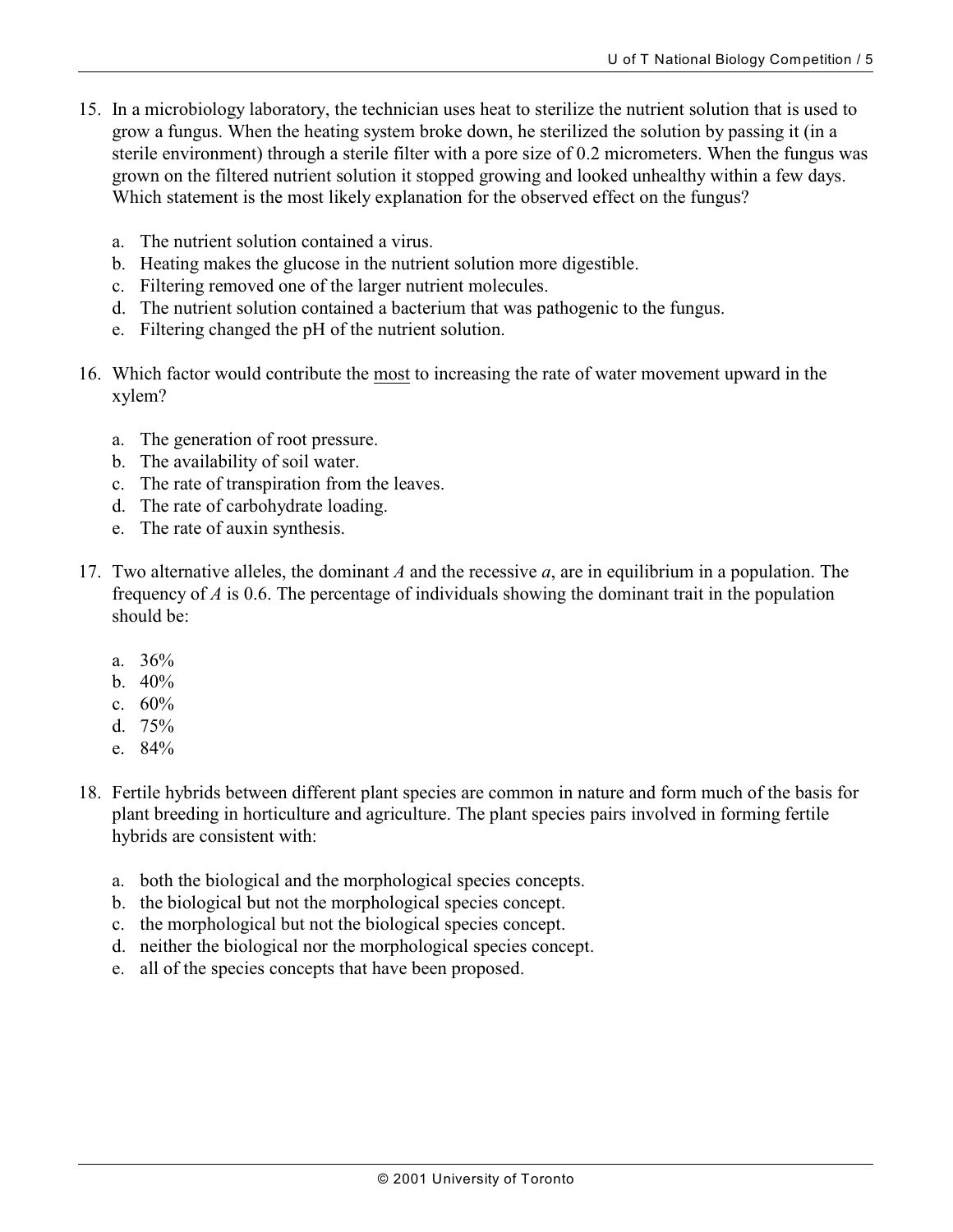- 19. Which of the following is incorrectly paired with its function?
	- a. Epididymis: maturation and storage of sperm.
	- b. Prostate gland: secretes testosterone, a male sex hormone.
	- c. Fallopian tube: catches ova and conducts them towards the uterus.
	- d. Seminal vesicles: produce a sugar-containing fluid to nourish sperm.
	- e. Corpus luteum: produces progesterone, a female sex hormone.
- 20. What was the key evolutionary event that led to the diversification of plants on land? The evolution of:
	- a. chloroplasts.
	- b. protected seeds.
	- c. tissues to store starch.
	- d. meiosis.
	- e. a water-conducting cell type.
- 21. Which statement about animal stem cells is **FALSE**?
	- a. Stem cells are relatively undifferentiated cells that can divide to produce more differentiated tissue cells.
	- b. Stem cells can be found in tissues that need frequent cell replacement, such as skin, the inner lining of the intestine, and the blood system.
	- c. Dividing stem cells can produce cells that differentiate to replace cells lost to injury and age; for example, stem cells in bone marrow produce red and white blood cells.
	- d. Scientists are able to grow stem cells in the laboratory.
	- e. Recent studies have shown that stem cells from one kind of tissue cannot be made to differentiate into cells of another tissue.
- 22. What two characteristics make water different from most other compounds?
	- a. Its solid state is less dense than its liquid state, and it takes up *large amounts* of heat to change to its gaseous state.
	- b. Its solid state is less dense than its liquid state, and it takes up *only small amounts* of heat to change to its gaseous state.
	- c. Its solid state is more dense than its liquid state, and it takes up *large amounts* of heat to change to its gaseous state.
	- d. Its solid state is more dense than its liquid state, and it takes up *only small amounts* of heat to change to its gaseous state.
	- e. Its solid state is just as dense as its liquid state, and it takes up no heat to change to its gaseous state.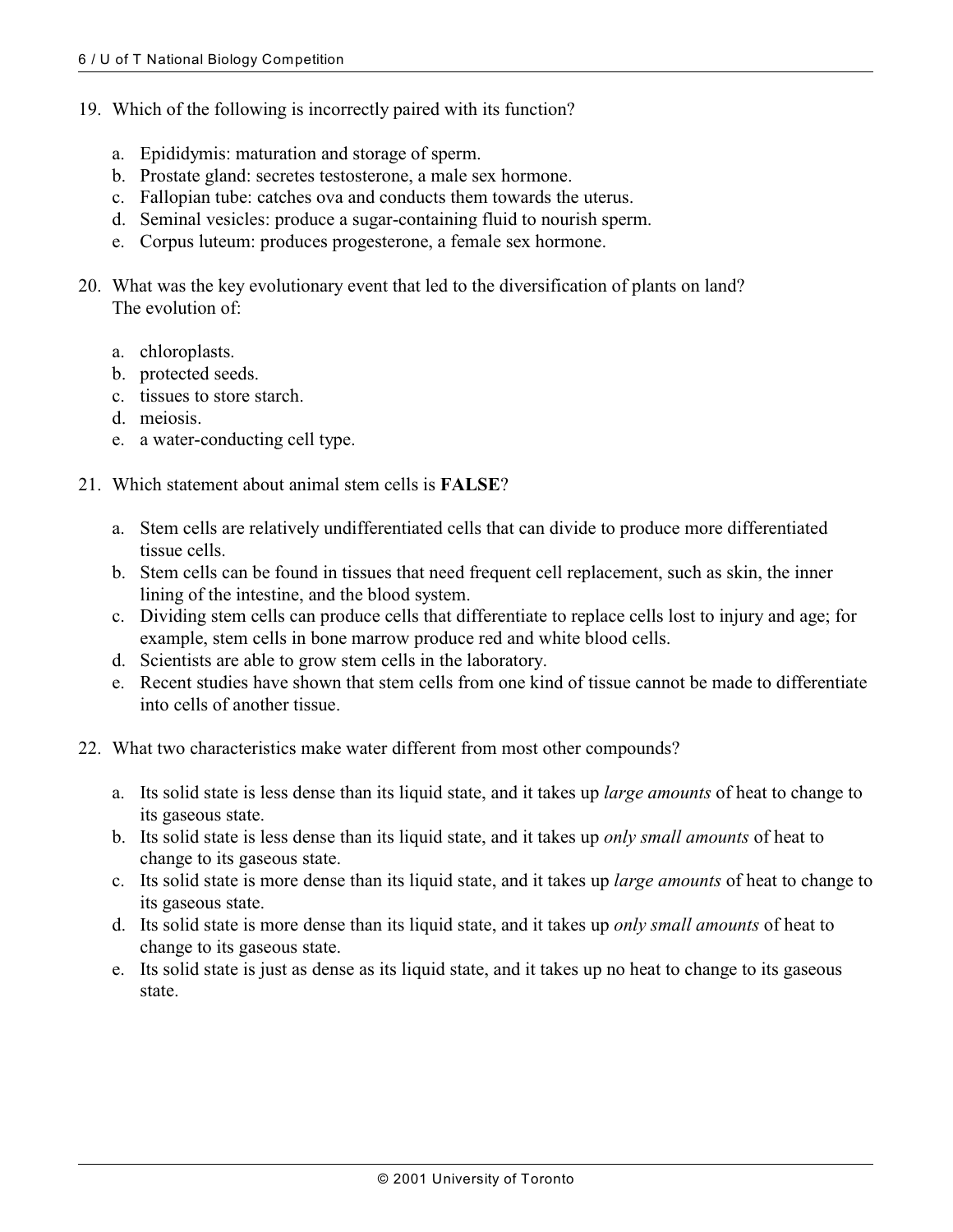- 23. In *Drosophila* the gene for brown eyes is recessive to its normal allele for red eyes; the gene for curled wings is recessive to its normal allele for straight wings. The two genes show independent assortment. Males heterozygous for both genes are mated to females that are heterozygous for the eye colour gene, but homozygous for the gene for curled wings. What proportion of the offspring should have normal red eyes and normal straight wings?
	- a. 3/16
	- b. 3/8
	- c. 1/2
	- d. 3/4
	- e. 9/16
- 24. Some plants contain nitrogen-fixing bacteria (of the genus *Rhizobium*) in their root nodules. This relationship is known as:
	- a. an amensalism (one participant harms the other).
	- b. a commensalism (one participant benefits but has no effect on the other).
	- c. a mutualism (both participants benefit).
	- d. interspecific (between species) competition.
	- e. competitive exclusion (competition between species for a limiting resource in which one species completely eliminates the other).
- 25. Populations of many species of small mammals such as lemmings, voles, and snowshoe hares in Canada – undergo large population fluctuations on a predictable basis (e.g., every 3 to 4 years). Which of the following does **NOT** appear to play a role in these population cycles?
	- a. Territorial (spacing) behaviour of adult members of these populations
	- b. Dispersal of individuals away from the area where they were born
	- c. Stress caused by the effects of living at high densities
	- d. High mortality caused by predators
	- e. Severe weather conditions
- 26. Natural selection is a process that may result in evolution. If evolution is to occur, which of the following must be true?
	- i. Individuals within a species are variable.
	- ii. Some of the variations within species are passed on to the offspring (i.e., they are inherited).
	- iii. More individuals are produced than the environment can support; only a fraction of the offspring produced in each generation survive to reproduce.
	- iv. The survival and reproduction of individuals are not random; the individuals who survive and go on to reproduce, or who reproduce the most, are those with the most favourable variations.
	- a. i, ii and iii
	- b. i, ii and iv
	- c. i, ii, iii and iv
	- d. iii only
	- e. iv only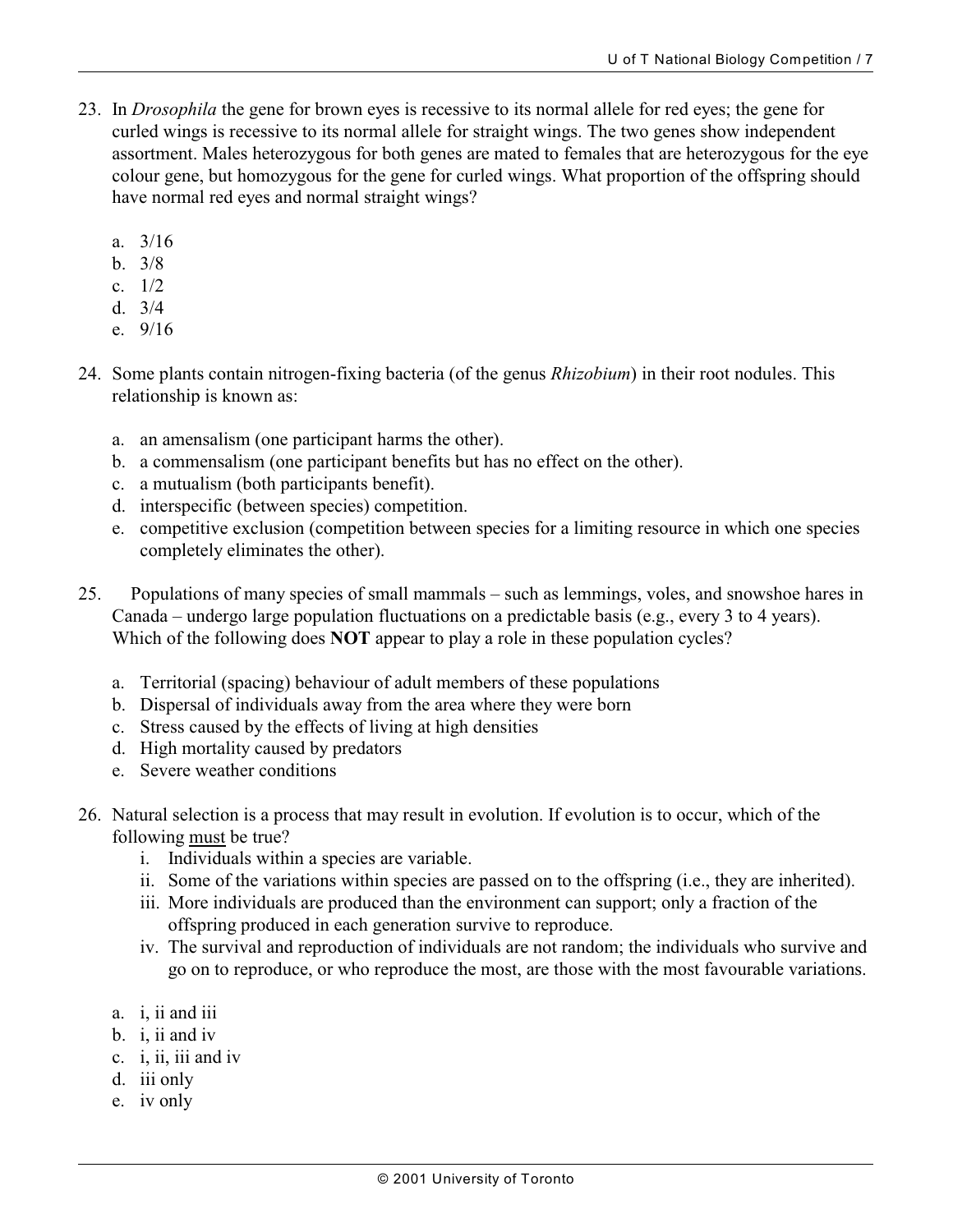- 27. Cell division in plants is typically concentrated in meristems. In which of the following regions of the plant would cell division **NOT** occur?
	- a. Shoot apex
	- b. Root apex
	- c. Embryo
	- d. Wood
	- e. Cambium between wood and bark
- 28. DNA fingerprinting has become a familiar forensic tool and has been cited in recent criminal trials. It is possible to do DNA fingerprinting with even a very minute sample of DNA because:
	- a. DNA contains only four different types of nitrogenous bases.
	- b. there are large quantities of DNA in each cell of the body.|
	- c. DNA determines a very specific polypeptide chain.
	- d. one can use the polymerase chain reaction.
	- e. gel electrophoresis is very effective.
- 29. Which statement about geographical speciation is **FALSE**? The diverging populations:
	- a. initially belong to the same species.
	- b. become genetically differentiated from one another.
	- c. acquire some degree of reproductive isolation.
	- d. may respond to natural selection.
	- e. live in the same geographical region.
- 30. Coupled biochemical reactions are important in determining thermodynamic order within cells. The figure below shows two hypothetical reactions, I and II. Which statement about these reactions is **FALSE**?



- a. The splitting of ATP to  $ADP + P_i$  releases about 7.3 kcal/mole.
- b. The reaction of compound A to produce compound B requires an input of about 4 kcal/mole, which is provided by reaction II.
- c. Reaction I is exergonic, yielding 4 kcal/mole.
- d. The two coupled reactions release about 3.3 kcal/mole.
- e. To drive reaction I, the splitting of ATP to  $ADP + P_i$  is always required.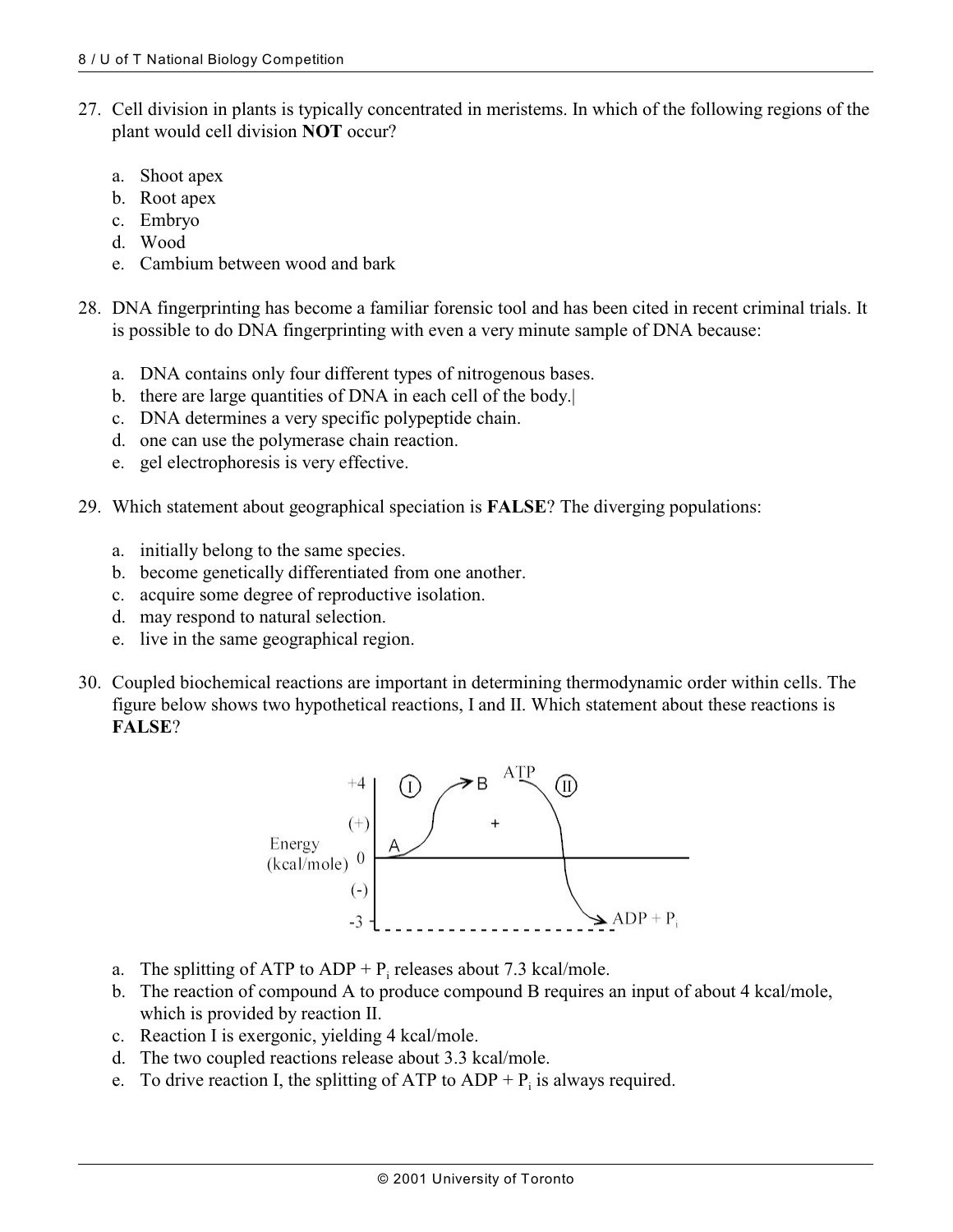- 31. The content of a large vacuole in a eukaryotic cell has the same osmotic pressure as the surrounding cytoplasm, to prevent it from shrinking or bursting. If this eukaryotic cell is placed in a 3 M sucrose solution:
	- a. the cell would burst.
	- b. the vacuole would expand and burst.
	- c. the cell and the vacuole would both shrink.
	- d. the cell would shrink but the vacuole would remain the same size.
	- e. nothing would happen, because a 3 M sucrose solution has the same osmotic pressure as the cell cytoplasm.
- 32. Which statement is **CORRECT**?
	- a. Membranes of living organisms are in a fluid state, rather than in a gel state.
	- b. Membranes are semipermeable: large molecules such as proteins can easily move across them.
	- c. Hydrophilic organic molecules easily diffuse across membranes in eukaryotic cells.
	- d. In plants, the plasma membrane is known as the cell wall.
	- e. Rough endoplasmic reticulum is the name given to clusters of ribosomes attached to the cytoskeleton.
- 33. The sequence of steps in cellular respiration is:
	- a. Pyruvate oxidation --> electron transport chain citric --> acid (Krebs) cycle
	- b. Pyruvate oxidation --> citric acid (Krebs) cycle --> electron transport chain
	- c. Citric acid (Krebs) --> cycle pyruvate oxidation --> electron transport chain
	- d. Citric acid (Krebs) --> cycle electron transport chain --> pyruvate oxidation
	- e. Electron transport chain --> pyruvate oxidation --> citric acid (Krebs) cycle
- 34. Which statement about the mammalian circulatory system is **CORRECT**?
	- a. The average diameter of arteries is greater than that of veins.
	- b. The order of decreasing velocity of blood flow is: arteries > capillaries > veins.
	- c. The total surface area of the capillaries is considerably greater than that of all of the arteries, arterioles, venules, and veins combined.
	- d. In order to return blood to the heart, the blood pressure in veins is higher than it is in the capillaries.
	- e. The electrical activity that coordinates the beating of the heart originates in the atrio-ventricular node.
- 35. According to the latest estimates of the total number of human genes (based on the findings of the Human Genome Project) there are:
	- a. less than 20,000 genes.
	- b. 30,000 to 50,000 genes.
	- c. 200,000 to 400,000 genes.
	- d. 500,000 to 1 million genes.
	- e. over 3 million genes.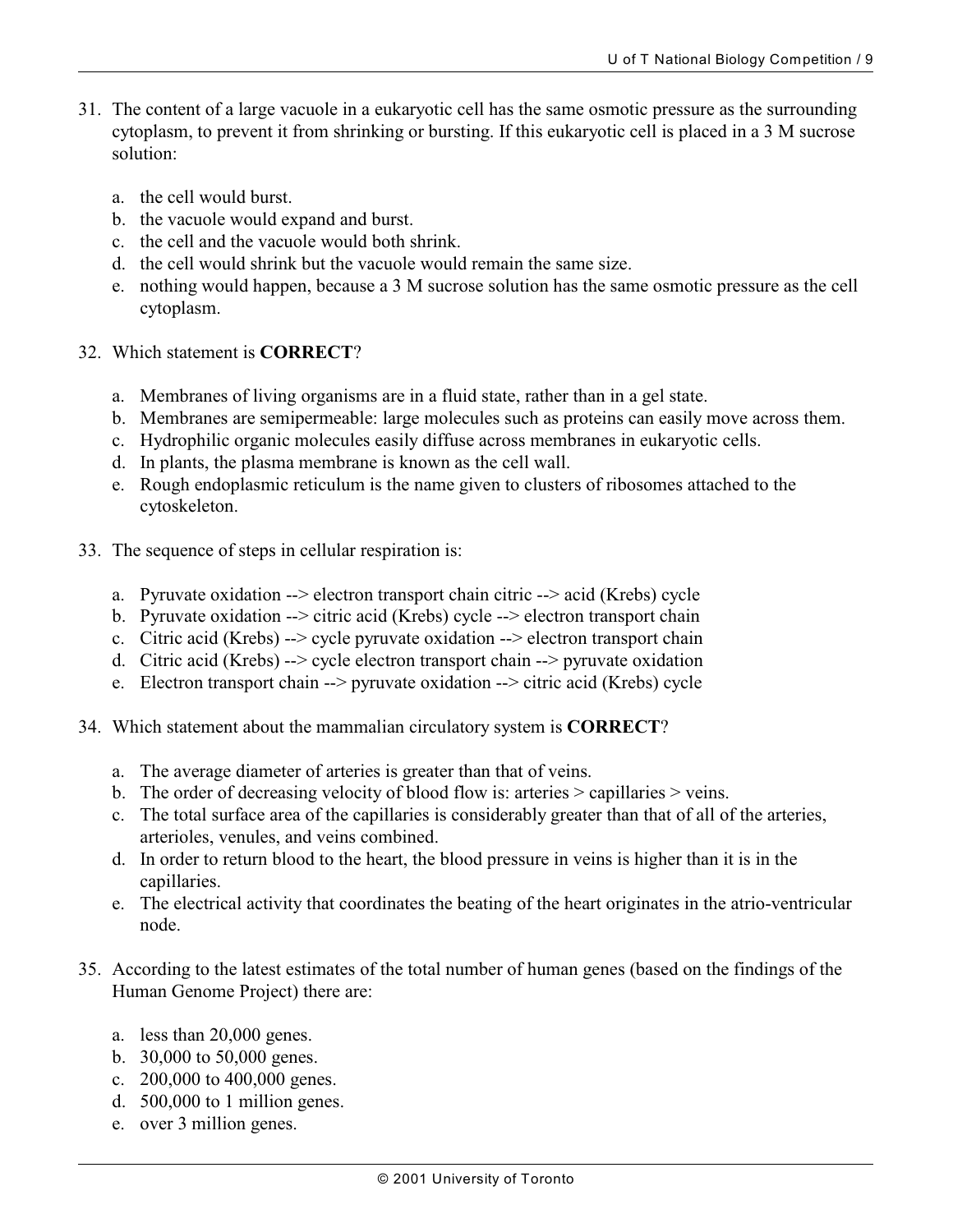- 36. Which statement about the "foreign" genetic material in genetically modified (GM) crop plants or animals is **FALSE**?
	- a. It must be inserted again in each generation.
	- b. It alters the phenotype of the GM plant or animal.
	- c. It may be subject to artificial selection by breeders and farmers.
	- d. It may be subject to natural selection by weather, pests, and diseases.
	- e. It may be transferred to related non-crop plants or animals.
- 37. Which statement about the two pathways of photosynthesis is **FALSE**?
	- a. The first pathway (the light reactions) captures light energy and produces ATP and NADPH  $+ H^+$ .
	- b. The second pathway (the Calvin-Benson cycle) uses the products of the first pathway and  $CO_2$  to produce sugars.
	- c. The second pathway is also known as the dark reactions because none of its reactions uses light directly.
	- d. The light reactions occur within chloroplasts; the Calvin-Benson cycle takes place in the cytosol.
	- e. Both pathways stop in the dark.
- 38. If it was possible to genetically engineer humans to be able to run long distances faster at high altitudes, which of the following would **NOT** help?
	- a. Increasing the thickness of the cellular lining of the alveoli.
	- b. Increasing the amount of haemoglobin in each red blood cell.
	- c. Decreasing the binding affinity of oxygen and haemoglobin at very low oxygen partial pressures.
	- d. Decreasing the average size of the alveoli.
	- e. Increasing maximum cardiac output.
- 39. Which pattern of evolutionary change has **NOT** been recognized in portions of the fossil record that have been thoroughly sampled?
	- a. Rapid change from one species to another over a short period of time (punctuation)
	- b. Rapid change from one family or order to another over a short period of time (saltation)
	- c. Stasis (equilibrium)
	- d. Gradual change
	- e. Fluctuating change
- 40. In the event of global warming which one of the following is most likely to occur?
	- a. Existing plant and animal communities will move north in response to warming.
	- b. Agriculture in the Prairie provinces will be redeveloped on soils of the Canadian Shield.
	- c. The anticipated rise in sea level will be caused primarily by the melting of polar ice caps.
	- d. The decomposition of organic matter in the unfrozen surface layer of polar soils will increase.
	- e. Tundra vegetation will increase in area as soils dry out in polar regions.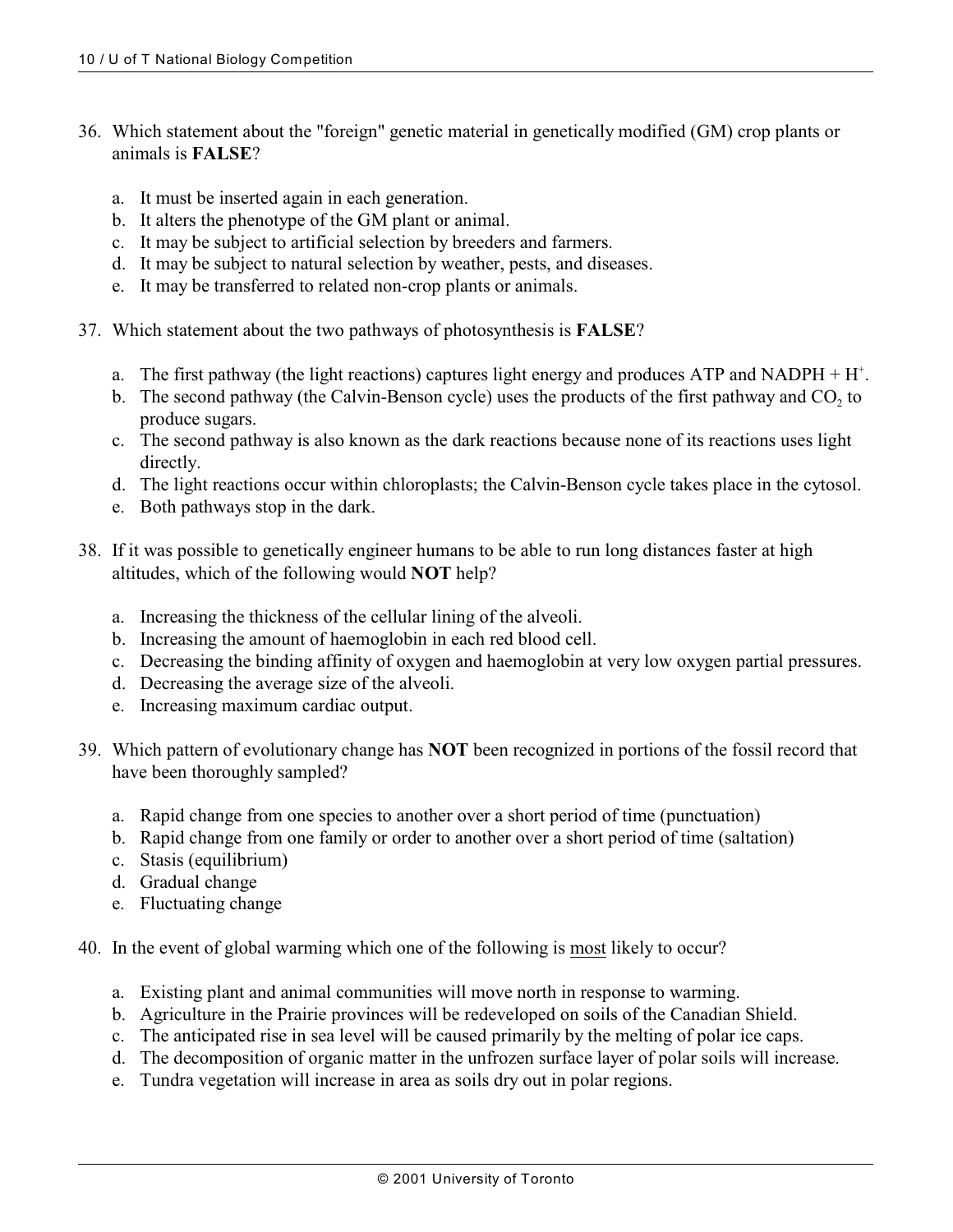- 41. Macromolecules are giant molecules formed by the joining of smaller molecules. The bonds that form between the units of macromolecules are:
	- a. hydrogen bonds.
	- b. peptide bonds.
	- c. disulfide bonds.
	- d. ionic bonds.
	- e. covalent bonds.
- 42. Which of the following is **NOT** a function of the mammalian kidney?
	- a. Water retention
	- b. Regulation of sodium in the blood
	- c. Excretion of toxins
	- d. Synthesis of urea
	- e. Water excretion
- 43. In what respects are the photosynthetic adaptations of  $C_4$  plants and CAM plants similar?
	- a. In both cases, the stomata normally close during the day.
	- b. Both types of plants make their sugar without the Calvin-Benson cycle.
	- c. In both cases, an enzyme other than rubisco carries out the first step in carbon fixation.
	- d. Both types of plants make most of their sugar in the dark.
	- e. Neither  $C_4$  plants nor CAM plants have grana in their chloroplasts.
- 44. A scientist discovered that a protein associated with the plasma membrane of a cultured animal cell disappeared from the membrane soon after a hormone was added to the cell. After adding the hormone, if she disrupted the cell and centrifuged it, the protein did not stay in solution but went to the bottom of the centrifuge tube. After adding the hormone, if she disrupted the cell and dissolved all membranes with a detergent before centrifuging, the protein remained in solution. Which statement best explains her results?
	- a. The protein was a peripheral membrane protein that came off the membrane after hormone treatment.
	- b. The hormone caused the cell to make endocytotic vesicles that specifically formed at sites in the plasma membrane that contained the protein.
	- c. The hormone destroyed the protein.
	- d. The hormone bound to the protein to make the protein heavier.
	- e. The hormone caused the plasma membrane to break into fragments, causing the cell to make new plasma membrane without the protein.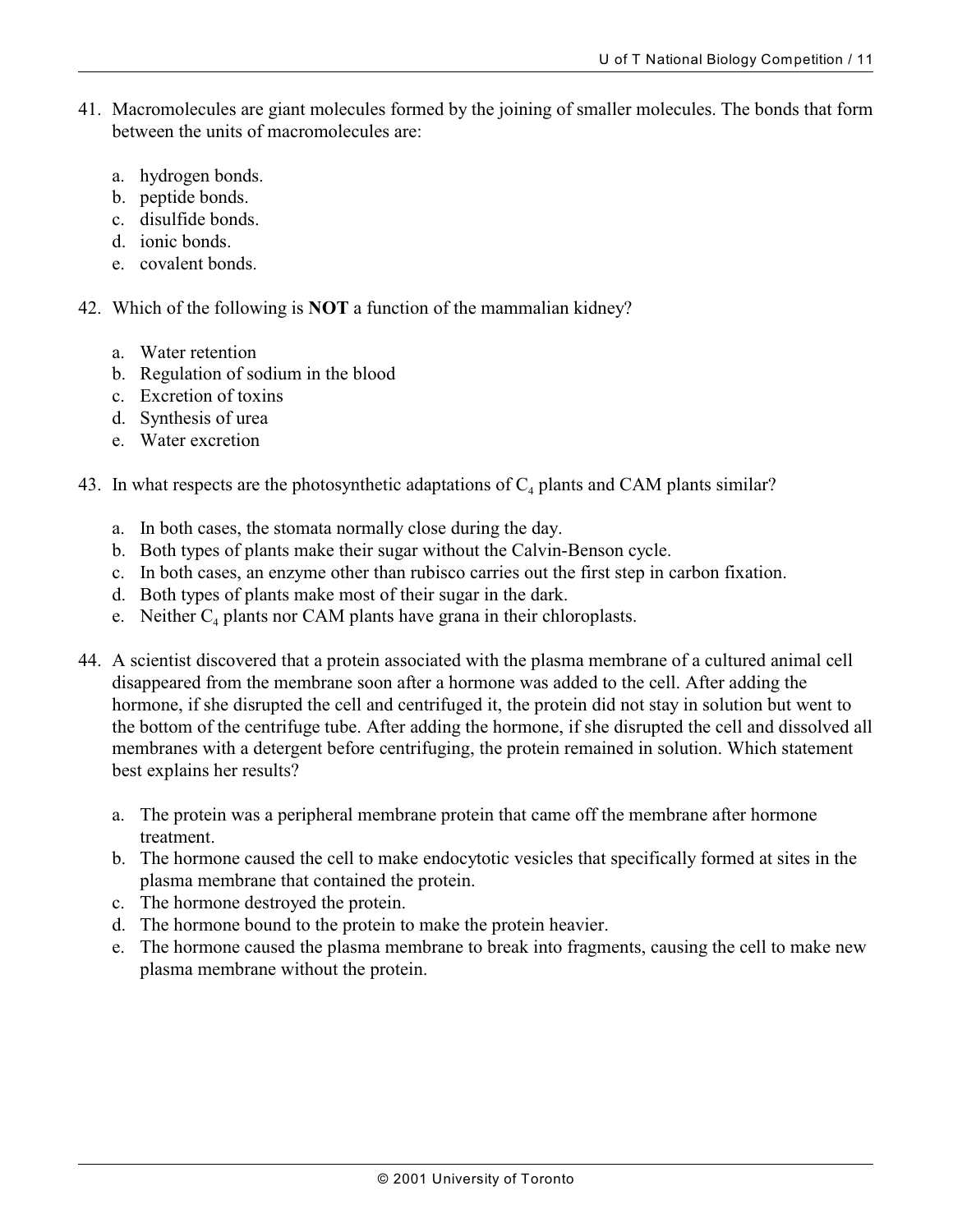- 45. Which of the following is **NOT** involved in DNA replication?
	- a. Helicase
	- b. RNA primase
	- c. Reverse transcriptase
	- d. DNA ligase
	- e. DNA polymerase
- 46. If an adult human female took a drug that inhibited the release of LH (luteinizing hormone), which of the following would **NOT** occur?
	- a. The menstrual cycle.
	- b. Release of an ovum from a mature follicle.
	- c. Secretion of FSH (follicle stimulating hormone) from the pituitary.
	- d. Secretion of estrogen by the follicle cells.
	- e. Secretion of GnRH (gonadotropin-releasing hormone) from the hypothalamus.
- 47. How does a noncompetitive inhibitor inhibit binding of a substrate to an enzyme?
	- a. It binds to the substrate.
	- b. It binds to the active site.
	- c. It lowers the activation energy.
	- d. It increases the change in free energy  $(\Delta G)$  of the reaction.
	- e. It changes the shape of the active site.
- 48. The figure below shows two nerve action potentials recorded intracellularly in response to stimulating an axon. What experimental manipulation would most likely have caused the change from curve A (solid line) to curve B (dashed line)?
	- a. A decrease in stimulus intensity.
	- b. A decrease in sodium concentration in the extracellular fluid.
	- c. A decrease in the potassium concentration inside the neuron.
	- d. The presence of a low concentration of tetrodotoxin, a sodium-channel blocker.
	- e. An increase in intracellular calcium concentration.



- 49. Thermoregulation in mammals is a balance between heat gain and heat loss. All of the following can affect both heat gain and heat loss **EXCEPT**:
	- a. Activity of the sweat glands.
	- b. Thickness of the fat layer under the skin.
	- c. Air movement near the body surface.
	- d. Blood flow in the skin.
	- e. Colour of the body surface.